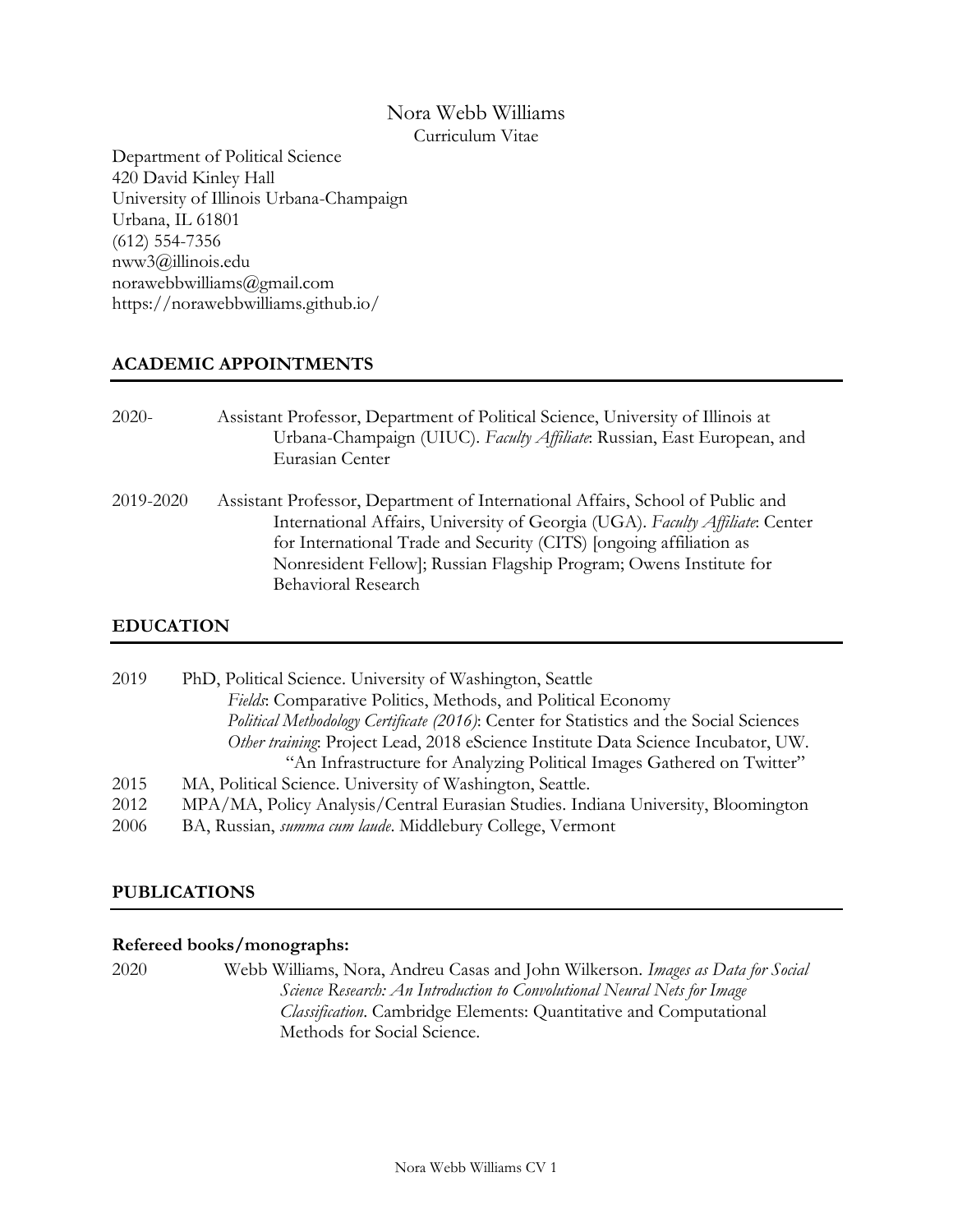### **Refereed journal articles:**

| 2022<br>(online) | Webb Williams, Nora and Margaret Hanson. "Captured Courts and Legitimized<br>Autocrats: Kazakhstan's Constitutional Council" Law and Social Inquiry. First<br>View, 1-33. https://doi.org/10.1017/lsi.2021.85                                                  |
|------------------|----------------------------------------------------------------------------------------------------------------------------------------------------------------------------------------------------------------------------------------------------------------|
| 2022             | Aslett, Kevin, Nora Webb Williams, Andreu Casas, Wesley Zuidema, and John<br>Wilkerson. "A Social Media Approach to Measuring Frame Impacts: What<br>Was the Problem in Parkland?" Policy Studies Journal 50(1), 266-289.<br>https://doi.org/10.1111/psj.12410 |
| 2021             | Rees, Kristoffer, Nora Webb Williams, and Alexander Diener. "Territorial Belonging<br>and Homeland Disjuncture: Uneven Territorialisations in Kazakhstan"<br>Europe-Asia Studies 73(4), 713-739.<br>https://doi.org/10.1080/09668136.2021.1891206              |
| 2019             | Casas, Andreu and Nora Webb Williams. "Images that Matter: Online Protests and<br>the Mobilizing Role of Pictures." Political Research Quarterly 72(2): 360-375.<br>https://doi.org/10.1177/1065912918786805                                                   |
| 2017             | Rees, Kristoffer and Nora Webb Williams. "Explaining Kazakhstani Identity:<br>Supraethnic Identity, Ethnicity, Language and Citizenship." Nationalities<br>Papers 45(5): 815-839.<br>https://doi.org/10.1080%2F00905992.2017.1288204                           |
| 2015             | Webb Williams, Nora. "Observing Protest: Media Use and Student Involvement on<br>7 April 2010 in Bishkek, Kyrgyzstan." Central Asian Survey 34(3): 373-389.<br>https://doi.org/10.1080/02634937.2015.1007663                                                   |

#### **Special issue editor:**

2022 "Images as Data" for *Computational Communication Research*. All papers submissions individually peer reviewed. Includes non-peer reviewed introductory article.

### **Refereed book chapters:**

2015 Menaldo, Victor and Nora Webb Williams. "Judicial Supremacy: Explaining False Starts and Surprising Successes" in *Magna Carta and its Modern Legacy*. James Melton and Robert Hazell, eds. Cambridge: Cambridge University Press. pp 169-193 https://doi.org/10.1017/CBO9781316285718.010

### **Textbooks:**

| 2022       | Imai, Kosuke and Nora Webb Williams. Quantitative Social Science: An Introduction in |
|------------|--------------------------------------------------------------------------------------|
| (expected) | <i>tidyverse</i> . Princeton University Press [In production]                        |

### **IN PREPARATION**

Webb Williams, Nora, Andreu Casas, Kevin Aslett, and John Wilkerson. "When Republicans See Red but Democrats Feel Blue: Why Labeler-Characteristic Bias Matters for Image Analysis" [*Under Review*]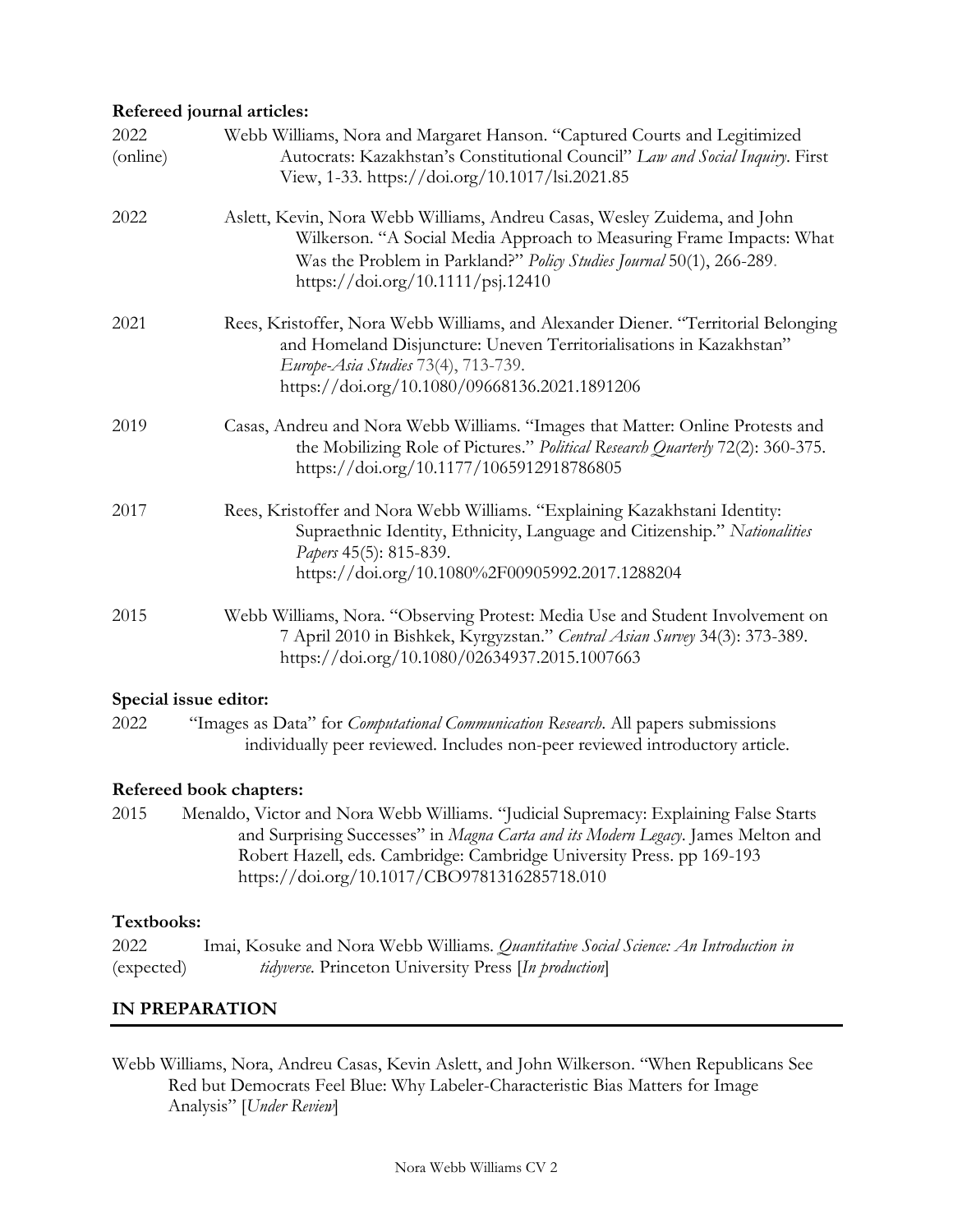- Webb Williams, Nora. "Automated Image Taggers from Amazon, Google, and Microsoft: Their Uses and Abuses in Social Science Research" [*Under Review*]
- Rodman, Emma and Nora Webb Williams. "Transfer Learning: A New Paradigm for Big Data Research" [*Under Review*]
- Webb Williams, Nora. "What Type of Data Are Images?" Invited submission for *Oxford Handbook of Methodological Pluralism*. Janet Box-Steffensmeier, Dino P. Christenson and Valeria Sinclair-Chapman, eds.
- Webb Williams, Nora, Calvin Garner, and Michael Gabbay. "Militants and Mixed Messages: The Effect of Sponsor Ambiguity on Insurgent Ideology and Networks" [*Working Paper Available on SSRN*]

### **PAPERS/BOOKS IN PROGRESS**

- Book project: "Colonial Policy, Social Trust, and Economic Resilience: The Long-term Impacts of Imperial Russian Settlement in Southern Kazakhstan"
- "The Long-term Impact of Russian Colonial Policy on Social Trust"
- "Rural Resilience after the Soviet Collapse: Evidence from Southern Kazakhstan"
- "Automated Visual Clustering for Image Corpus Exploration, Stratified Random Sampling, and Annotation Cost Reduction" (with Andreu Casas, Kevin Aslett, and John Wilkerson.
- "Is the Picture in Focus? Images in Social Movement Mobilization" (with Andreu Casas, Kevin Aslett, and John Wilkerson)

"Protest Observation and Mass Self-Communication: Meditations on the Arab Spring"

#### **GRANTS/FELLOWSHIPS**

| 2022-     | Minerva Research Initiative Grant (total \$1.5 million for three years/\$706,427 UIUC<br>subaward), co-PI with PI Michael Gabbay, University of Washington<br>Applied Physics Lab. "Computational Kremlinology: Analyzing the |
|-----------|-------------------------------------------------------------------------------------------------------------------------------------------------------------------------------------------------------------------------------|
|           | Dynamics of Authoritarian Regime Elites Using Networks Constructed from                                                                                                                                                       |
|           | Images and Texts"                                                                                                                                                                                                             |
| 2021      | Provost's Faculty Retreat Grant (\$4,000) via Center for Innovation in Teaching and                                                                                                                                           |
|           | Learning for online PS240 improvements                                                                                                                                                                                        |
| 2019-2021 | Academic Data Science Alliance Seed Grant (\$49,929.25). Co-PI with PI Emily                                                                                                                                                  |
|           | Gade and co-PI Divi Yang                                                                                                                                                                                                      |
| 2019-20   | SPIA Seed Funding for External Grant-writing, University of Georgia (\$4,000) (with                                                                                                                                           |
|           | Justin Conrad)                                                                                                                                                                                                                |
| 2018-19   | Presidential Dissertation Fellowship, University of Washington (UW). (approx.                                                                                                                                                 |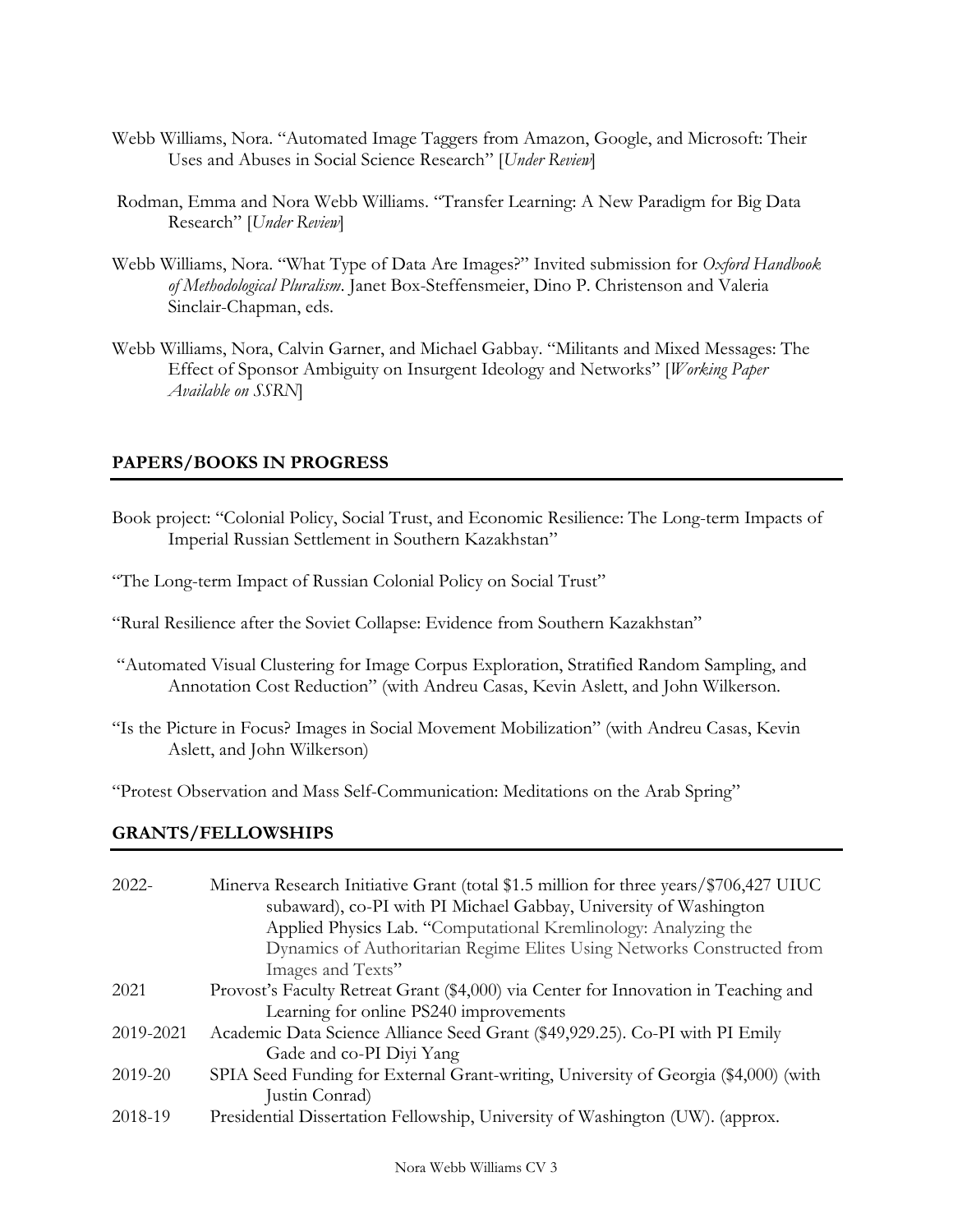|         | \$13,000                                                                                                                                                            |
|---------|---------------------------------------------------------------------------------------------------------------------------------------------------------------------|
| 2017-18 | Richard B. Wesley Endowed Fellowship in Political Economy. Department of                                                                                            |
|         | Political Science, UW (\$2,000)                                                                                                                                     |
| 2017    | National Science Foundation (NSF) Award, "The Power of Images: A                                                                                                    |
|         | Computational Investigation of Political Mobilization via Social Media." Key<br>Personnel with PI John Wilkerson. Award Number 1727459 (\$302,516)                  |
| 2017    | Dissertation Research Grant. Association for Slavic, East European, & Eurasian<br>Studies (\$5,000)                                                                 |
| 2016    | Camden Hall Graduate Research Grant, "Images that Matter." Department of<br>Political Science, UW (\$3,000)                                                         |
| 2014-15 | Graduate Fellow, States, Markets & Societies Mellon Sub-Grant on Inequality,<br>Taxation, and Redistribution in the Developing World, UW (\$1,000)                  |
| 2014-15 | Academic Year Foreign Language and Area Studies (FLAS) Fellowship. U.S.                                                                                             |
|         | Department of Education via Ellison Center (Russian, UW) (approx.<br>\$33,000                                                                                       |
| 2011-12 | Fulbright U.S. Student Study/Research Grant to Kyrgyz Republic. U.S. State<br>Department (\$25,422)                                                                 |
| 2011    | Robert H. Frowick Memorial Graduate Scholarship. Indiana University School of<br>Public and Environmental Affairs (\$1,000)                                         |
| 2011    | Title VIII Grant. U.S. Department of Education via IAUNRC (Uzbek, SWSEEL,<br>Indiana University) (\$4,729)                                                          |
| 2010-11 | Academic Year FLAS Fellowship. U.S. Department of Education via IAUNRC<br>(Uzbek, Indiana University) (approx. \$25,000)                                            |
| 2010    | Title VIII Grant for Eurasian Regional Language Program. U.S. Department of<br>Education via American Councils (Kazakh at KIMEP in Almaty,<br>Kazakhstan) (\$3,700) |
| 2010    | Portable Title VIII Grant for Eurasian Regional Language Program. U.S.<br>Department of Education via IAUNRC (Kazakh at KIMEP in Almaty,<br>Kazakhstan) (\$1,500)   |

# **AWARDS AND HONORS**

| 2020 | List of Teachers Ranked as Excellent, UIUC (Fall 2020)                              |
|------|-------------------------------------------------------------------------------------|
| 2017 | Best TA Award, Department of Political Science, University of Washington (UW)       |
| 2016 | Philo S. Bennett Prize for Best Graduate Paper in Democratic Politics, "Images that |
|      | Matter" (with Andreu Casas). Department of Political Science, UW                    |
| 2006 | Phi Beta Kappa. Middlebury College, Vermont                                         |

## **EXTERNAL INVITED TALKS**

| 2022 | McGill University Montréal Methods Series (virtual). A (Brief) Introduction to Images as |
|------|------------------------------------------------------------------------------------------|
|      | Data and Convolutional Neural Nets. Jan. 27. Available at:                               |
|      | https://www.youtube.com/watch?v=0r3i3hfGhSM                                              |
| 2022 | NYU's Center for Data Science Weekly Seminar Series (virtual) "Images as data in social  |

- 2022 NYU's Center for Data Science Weekly Seminar Series (virtual). "Images as data in social science research: Where we are and where we're headed." Jan. 26
- 2022 Global Peoria Series (Peoria Area World Affairs Council) (public outreach, virtual). "The Latest on Kazakhstan." Jan. 20. Available at: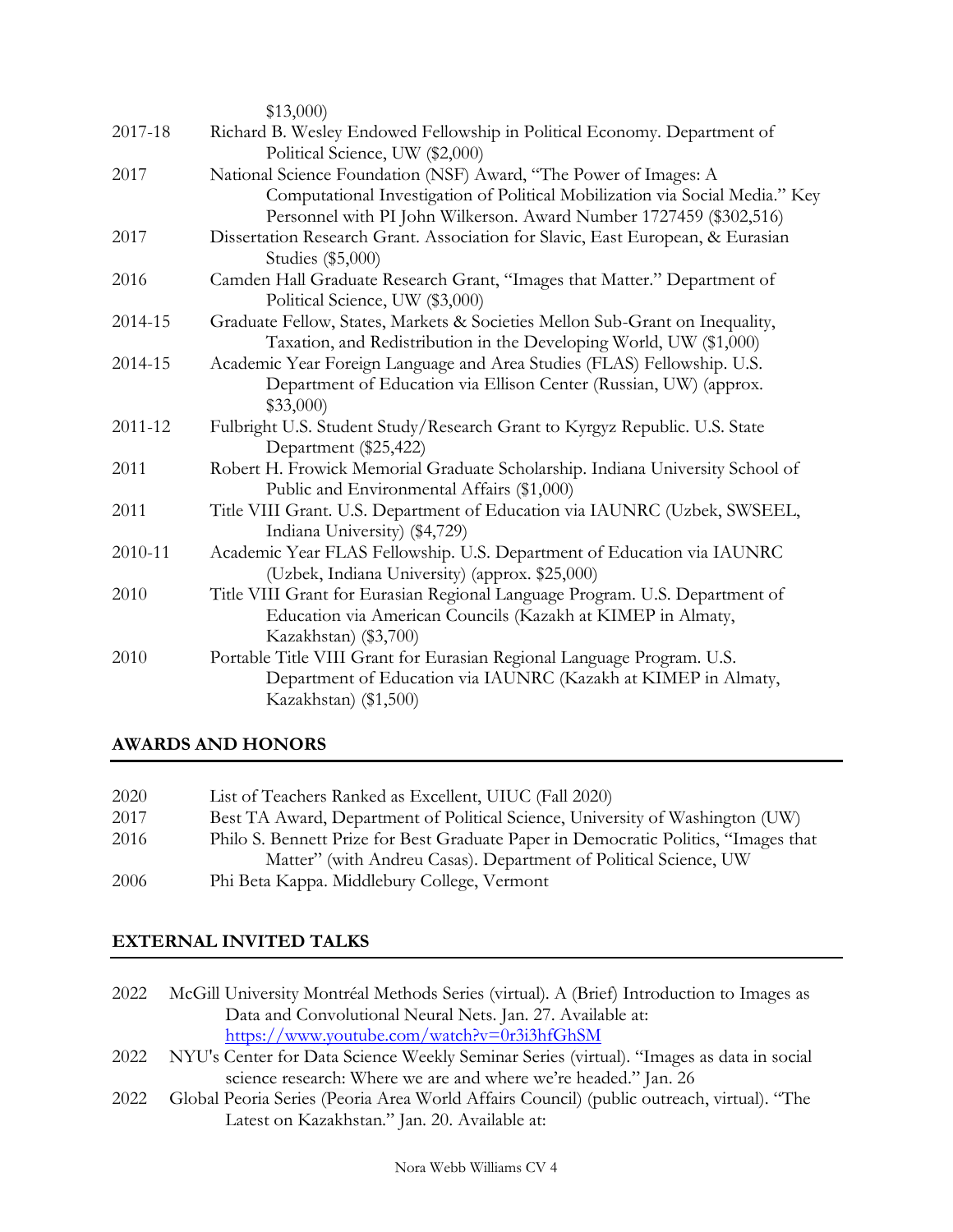[https://www.youtube.com/watch?v=zt1w\\_05p2qs](https://www.youtube.com/watch?v=zt1w_05p2qs)

- 2021 Connected\_Politics Lab Autumn Seminar Series (virtual). "When Republicans see Red but Democrats Feel Blue: Why Labeler-Characteristic Bias Matter for Image Analysis," Sept. 22
- 2021 Center for Social Media and Politics (CSMaP) Annual Conference, NYU (virtual). "When Republicans see Red but Democrats Feel Blue: Why Labeler-Characteristic Bias Matter for Image Analysis," April 22-23
- 2021 International Methods Colloquium (virtual). "When Republicans see Red but Democrats Feel Blue: Why Labeler Characteristics Matter for Image Analysis," Feb. 21. Available at: [https://www.methods-colloquium.com/single-post/nora-webb](https://www.methods-colloquium.com/single-post/nora-webb-williams-why-labeler-characteristics-matter-for-image-analysis)[williams-why-labeler-characteristics-matter-for-image-analysis](https://www.methods-colloquium.com/single-post/nora-webb-williams-why-labeler-characteristics-matter-for-image-analysis)
- 2019 Georgetown University, McCourt School of Public Policy. "Data Science in Practice" speaker series. "Images as data", Oct. 11
- 2017 Central Asian Studies Center Public Lecture, Sept. 29. KIMEP University, Almaty, Kazakhstan. "Using Remote Sensing Luminosity Data to Track Rural Development in Kazakhstan"
- 2015 International Studies Association: Annual Convention Research Grant Workshop, Feb 17. New Orleans. "Protest Observation and Mass Self-Communication: Meditations from the Arab Spring"
- 2012 USAID Assistance Working Group, Sept. 5. US Embassy, Bishkek, Kyrgyzstan. "Participants, Observers, and Nonparticipants: How Media Use Impacted Student Involvement on April 7, 2010 in Bishkek"
- 2012 Central Asian Studies Institute Public Seminar, Oct. 3. American University of Central Asia, Bishkek. "Media Use and Student Involvement on April 7, 2010 in Bishkek, Kyrgyzstan"

## **CONFERENCE/WORKSHOP PARTICIPATION (SINCE 2019)**

| 2021 | American Political Science Association (APSA) Annual Meeting. "When Republicans See<br>Red but Democrats Feel Blue: Why Labeler-Characteristic Bias Matters for Image<br>Analysis" and "What Type of Data Are Images?" |
|------|------------------------------------------------------------------------------------------------------------------------------------------------------------------------------------------------------------------------|
| 2020 | IMG-DUB: Images-as-data Workshop. Dec. 10-11 "Automated Visual Clustering: A<br>Technique for Image Corpus Exploration and Annotation Cost Reduction"<br>(presented by Kevin Aslett)                                   |
| 2020 | APSA Annual Meeting. "Is the Picture in Focus? Images in Social Movement<br>Mobilization" and "Fighting on Social Media: Militant Discourse, Networks, and<br>Ideology" (presented by Calvin Garner)                   |
| 2020 | Southern Political Science Association (SPSA) Annual Meeting. "Rural Resilience after<br>the Soviet Collapse: Evidence from Kazakhstan"                                                                                |
| 2019 | Central Eurasian Studies Society (CESS) Annual Conference. Panel chair/discussant.<br>Presenter: "The Long-term Impact of Russian Colonial Policy on Social Trust"                                                     |
| 2019 | Text as Data (TADA) Annual Conference. Poster (with Emma Rodman): "Transcending<br>Training from Scratch"                                                                                                              |
| 2019 | APSA Annual Meeting and PaCCS Pre-Conference. "Automated Visual Clustering: A<br>Technique for Image Corpus Exploration and Annotation Cost Reduction"                                                                 |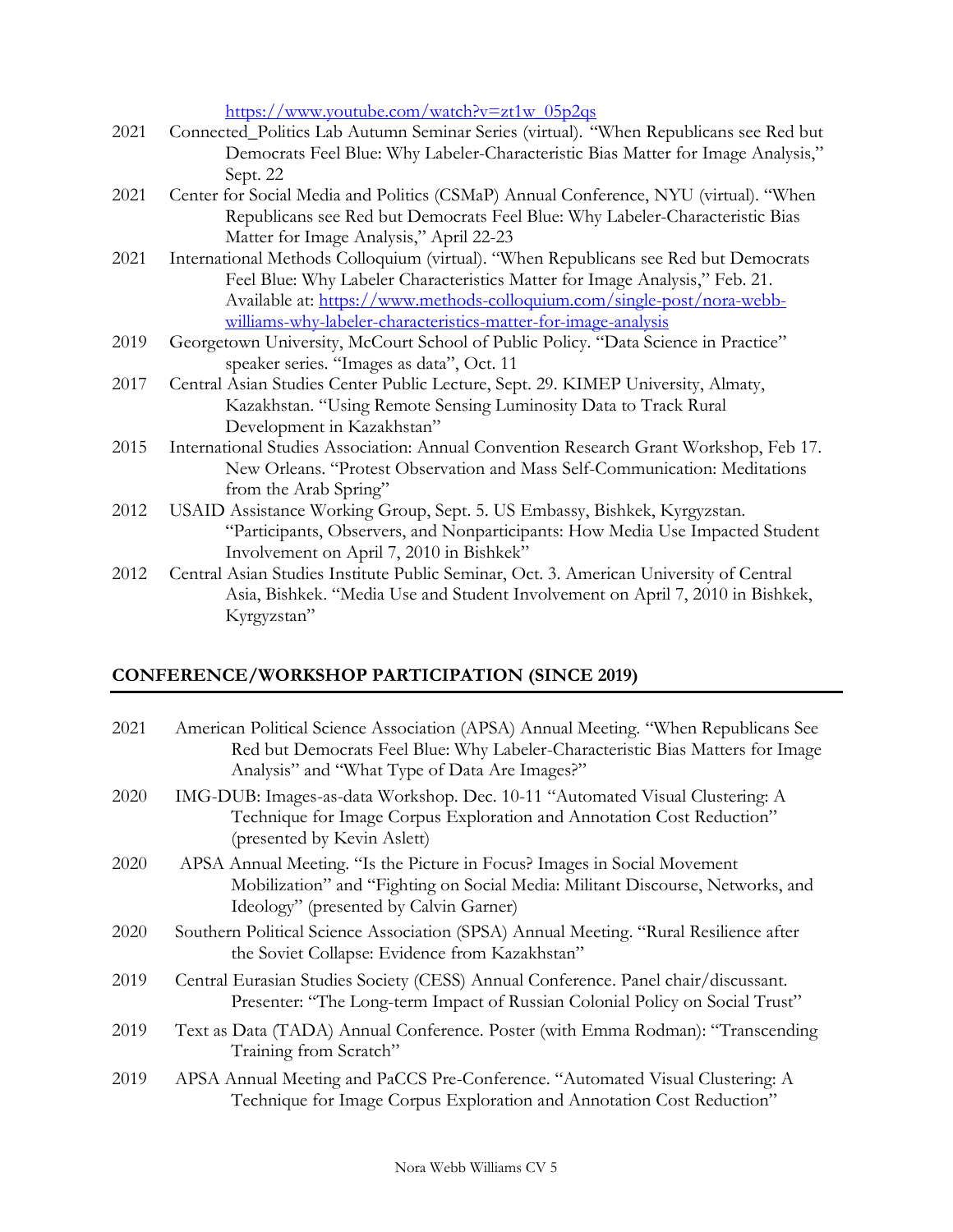| 2019 | International Communications Association (ICA) Annual Conference. Non-presenting co-<br><i>author</i> : "Is the Picture in Focus? Images in Social Movement Mobilization" |
|------|---------------------------------------------------------------------------------------------------------------------------------------------------------------------------|
| 2019 | Midwest Political Science Association (MPSA). "Is the Picture in Focus? Images in Social<br>Movement Mobilization" (presented by Andreu Casas)                            |

2019 International Studies Association (ISA) Annual Convention. "Cooperation, Conflict, and Ideology within Militant Networks in Eastern Ukraine"

## **INTERNAL INVITED TALKS (UIUC)**

| Resilience: The Long-Term Impacts of Imperial Russian Settlement in Southern       |
|------------------------------------------------------------------------------------|
|                                                                                    |
| Geography and GIS Department Colloquium. "Colonial Policy, Social Trust, and       |
| Economic Resilience: The Long-Term Impacts of Imperial Russian Settlement in       |
|                                                                                    |
| Student-Faculty Seminar, UIUC. "Is the Picture in Focus? Images in Social Movement |
|                                                                                    |
|                                                                                    |

# **TEACHING**

| Workshops |                                                                                                                                                                                   |
|-----------|-----------------------------------------------------------------------------------------------------------------------------------------------------------------------------------|
| 2021      | Atlanta Area Computational Social Science Workshop and Datathon, Aug. 9-13                                                                                                        |
| 2019      | Pew Center/PaCCS Pre-Conference Workshop on Image Analysis, Aug. 27                                                                                                               |
| 2019      | International Communications Association (ICA) Annual Conference                                                                                                                  |
|           | Pre-conference full day short course: "Automated Image Content Analysis: An<br>Introduction and Hands on Tutorial" (with Andreu Casas)                                            |
| 2018      | APSA Annual Meeting. Pre-conference full day short course: "Automated Image<br>Content Analysis: An Introduction and Hands on Tutorial" (with Andreu Casas<br>and John Wilkerson) |

### **Graduate courses**

| 2022 | Introduction to Text and Images as Data (iTV PoliSciU consortium course with |
|------|------------------------------------------------------------------------------|
|      | students from UIUC, University of Wisconsin, University of Minnesota,        |
|      | Indiana University and Ohio State University)                                |
| 2020 | Nationalism and Ethnic Conflict, UGA                                         |

### **Undergraduate courses**

\* Indicates course was on "List of Teachers Ranked as Excellent by Their Students" at UIUC

|          | 2020*, 2021 Comparative Political Economy, UIUC (PS 356)        |
|----------|-----------------------------------------------------------------|
|          | 2020*, 2021 Introduction to Comparative Politics, UIUC (PS 240) |
| 2019(x2) | Introduction to Comparative Politics, UGA                       |
| 2018     | Introduction to Political Economy, UW                           |

## **SERVICE**